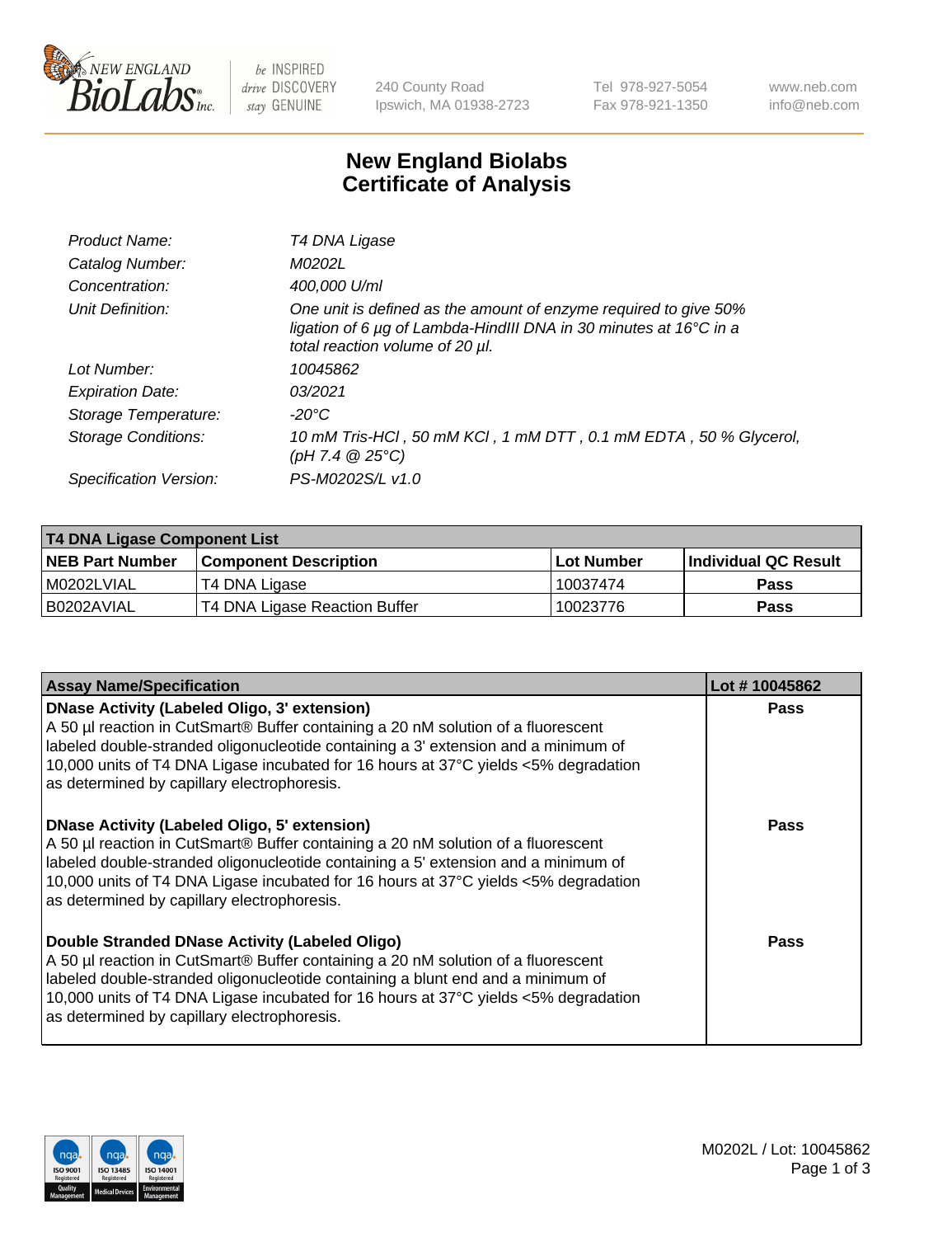

be INSPIRED drive DISCOVERY stay GENUINE

240 County Road Ipswich, MA 01938-2723 Tel 978-927-5054 Fax 978-921-1350

www.neb.com info@neb.com

| <b>Assay Name/Specification</b>                                                                                                                                                                                                                                                                                                                                                                                    | Lot #10045862 |
|--------------------------------------------------------------------------------------------------------------------------------------------------------------------------------------------------------------------------------------------------------------------------------------------------------------------------------------------------------------------------------------------------------------------|---------------|
| <b>Endonuclease Activity (Nicking)</b><br>A 50 µl reaction in NEBuffer 1 containing 1 µg of supercoiled PhiX174 DNA and a<br>minimum of 2000 units of T4 DNA Ligase incubated for 4 hours at 37°C results in <10%<br>conversion to the nicked form as determined by agarose gel electrophoresis.                                                                                                                   | <b>Pass</b>   |
| <b>Exonuclease Activity (Radioactivity Release)</b><br>A 50 µl reaction in NEBuffer 1 containing 1 µg of a mixture of single and<br>double-stranded [3H] E. coli DNA and a minimum of 2000 units of T4 DNA Ligase<br>incubated for 4 hours at 37°C releases <0.1% of the total radioactivity.                                                                                                                      | <b>Pass</b>   |
| <b>Ligation and Recutting (Terminal Integrity, Digested DNA)</b><br>A 20 µl reaction in 1X T4 DNA Ligase Reaction Buffer containing 2 µg of Lambda<br>DNA-HindIII Digest and a minimum of 4000 units of T4 DNA Ligase incubated for 16<br>hours at 37°C results in >95% ligation of the DNA fragments as determined by agarose<br>gel electrophoresis. Of these ligated fragments, >95% can be recut with HindIII. | <b>Pass</b>   |
| <b>Non-Specific DNase Activity (16 Hour)</b><br>A 50 µl reaction in NEBuffer 1 containing 1 µg of CIP-treated Lambda-HindIII DNA and<br>a minimum of 2000 units of T4 DNA Ligase incubated for 16 hours at 37°C results in a<br>DNA pattern free of detectable nuclease degradation as determined by agarose gel<br>electrophoresis.                                                                               | <b>Pass</b>   |
| <b>Protein Concentration (A280)</b><br>The concentration of T4 DNA Ligase is 0.4 mg/ml +/- 10% as determined by UV<br>absorption at 280 nm. Protein concentration is determined by the Pace method using<br>the extinction coefficient of 57,675 and molecular weight of 55,292 daltons for T4<br>DNA Ligase (Pace, C.N. et al. (1995) Protein Sci., 4, 2411-2423).                                                | <b>Pass</b>   |
| <b>Protein Purity Assay (SDS-PAGE)</b><br>T4 DNA Ligase is ≥ 95% pure as determined by SDS-PAGE analysis using Coomassie Blue<br>detection.                                                                                                                                                                                                                                                                        | <b>Pass</b>   |
| qPCR DNA Contamination (E. coli Genomic)<br>A minimum of 2000 units of T4 DNA Ligase is screened for the presence of E. coli<br>genomic DNA using SYBR® Green qPCR with primers specific for the E. coli 16S rRNA<br>locus. Results are quantified using a standard curve generated from purified E. coli<br>genomic DNA. The measured level of E. coli genomic DNA contamination is ≤ 1 E. coli<br>genome.        | Pass          |
| <b>RNase Activity (Extended Digestion)</b><br>A 10 µl reaction in NEBuffer 4 containing 40 ng of a 300 base single-stranded RNA<br>and a minimum of 1 µl of T4 DNA Ligase is incubated at 37°C. After incubation for 16<br>hours, >90% of the substrate RNA remains intact as determined by gel electrophoresis                                                                                                    | <b>Pass</b>   |